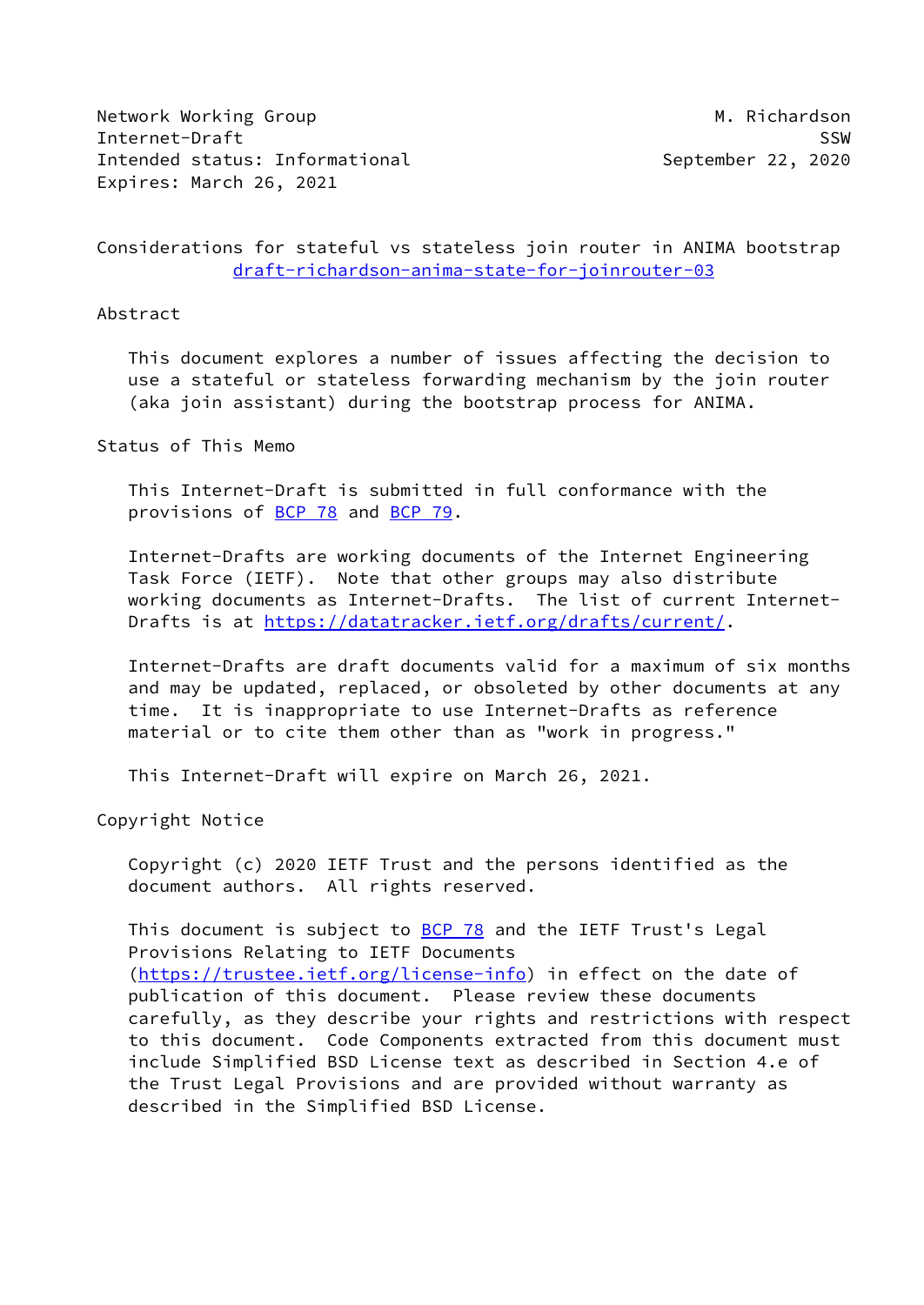<span id="page-1-1"></span>Internet-Draft anima-bootstrap-state September 2020

# Table of Contents

|  | $\overline{2}$                                                                                                                                                                                                                                                                                                                                                                                                                                                                                                                                                     |
|--|--------------------------------------------------------------------------------------------------------------------------------------------------------------------------------------------------------------------------------------------------------------------------------------------------------------------------------------------------------------------------------------------------------------------------------------------------------------------------------------------------------------------------------------------------------------------|
|  | $\overline{2}$                                                                                                                                                                                                                                                                                                                                                                                                                                                                                                                                                     |
|  | $\overline{2}$                                                                                                                                                                                                                                                                                                                                                                                                                                                                                                                                                     |
|  | $\overline{3}$                                                                                                                                                                                                                                                                                                                                                                                                                                                                                                                                                     |
|  | $\overline{3}$                                                                                                                                                                                                                                                                                                                                                                                                                                                                                                                                                     |
|  | $\overline{3}$                                                                                                                                                                                                                                                                                                                                                                                                                                                                                                                                                     |
|  | $\overline{4}$                                                                                                                                                                                                                                                                                                                                                                                                                                                                                                                                                     |
|  | $\overline{4}$                                                                                                                                                                                                                                                                                                                                                                                                                                                                                                                                                     |
|  | $\overline{4}$                                                                                                                                                                                                                                                                                                                                                                                                                                                                                                                                                     |
|  | $\overline{5}$                                                                                                                                                                                                                                                                                                                                                                                                                                                                                                                                                     |
|  | $\overline{5}$                                                                                                                                                                                                                                                                                                                                                                                                                                                                                                                                                     |
|  | 6                                                                                                                                                                                                                                                                                                                                                                                                                                                                                                                                                                  |
|  | $\underline{6}$                                                                                                                                                                                                                                                                                                                                                                                                                                                                                                                                                    |
|  | $\overline{1}$                                                                                                                                                                                                                                                                                                                                                                                                                                                                                                                                                     |
|  | 8                                                                                                                                                                                                                                                                                                                                                                                                                                                                                                                                                                  |
|  | $\underline{8}$                                                                                                                                                                                                                                                                                                                                                                                                                                                                                                                                                    |
|  | $\underline{8}$                                                                                                                                                                                                                                                                                                                                                                                                                                                                                                                                                    |
|  | $\frac{8}{2}$                                                                                                                                                                                                                                                                                                                                                                                                                                                                                                                                                      |
|  | 10                                                                                                                                                                                                                                                                                                                                                                                                                                                                                                                                                                 |
|  | 10                                                                                                                                                                                                                                                                                                                                                                                                                                                                                                                                                                 |
|  | Purpose of the Joiner Router/Join Assistant $\dots$<br>Overview of suggested methods<br>method 1: Circuit Proxy method<br>method 2: NAPT66 method<br>method 3: HTTP Proxy method<br>method 4: CoAP/DTLS with relay mechanism $\ldots$<br>method 5: HTTP with IPIP tunnel<br>method 6: CoAP/DTLS with IPIP tunnel<br>$4.1$ . State required on Joining Router<br>$4.2$ . Bandwidth required on Joining Router<br>4.2.1. Bandwidth considerations in constrained networks<br>4.3. State required on Registrar<br>Normative References<br>6.2. Informative References |

## <span id="page-1-0"></span>[1](#page-1-0). Introduction

The [\[I-D.pritikin-anima-bootstrapping-keyinfra](#page-9-0)] defines a process to securely enroll new devices in an existing network. It order to avoid providing globally reachable addresses to the prospective new network member, it assumes that a Join Router. The role of this router is common in this kind of architecture.

## <span id="page-1-2"></span>[1.1](#page-1-2). Terminology

EAP [\[RFC5247](https://datatracker.ietf.org/doc/pdf/rfc5247)], 802.1X and PANA [\[RFC5191](https://datatracker.ietf.org/doc/pdf/rfc5191)] use the term Authenticator to refer this role.

The Thread architecture [\[threadcommish](#page-10-2)] uses the term Joiner Router

The 6tisch architecture ( $[I-D.ietf-6tisch-terminology]$  $[I-D.ietf-6tisch-terminology]$ ) uses the term JA, short for Join Assistant.

<span id="page-1-3"></span>[2](#page-1-3). Purpose of the Joiner Router/Join Assistant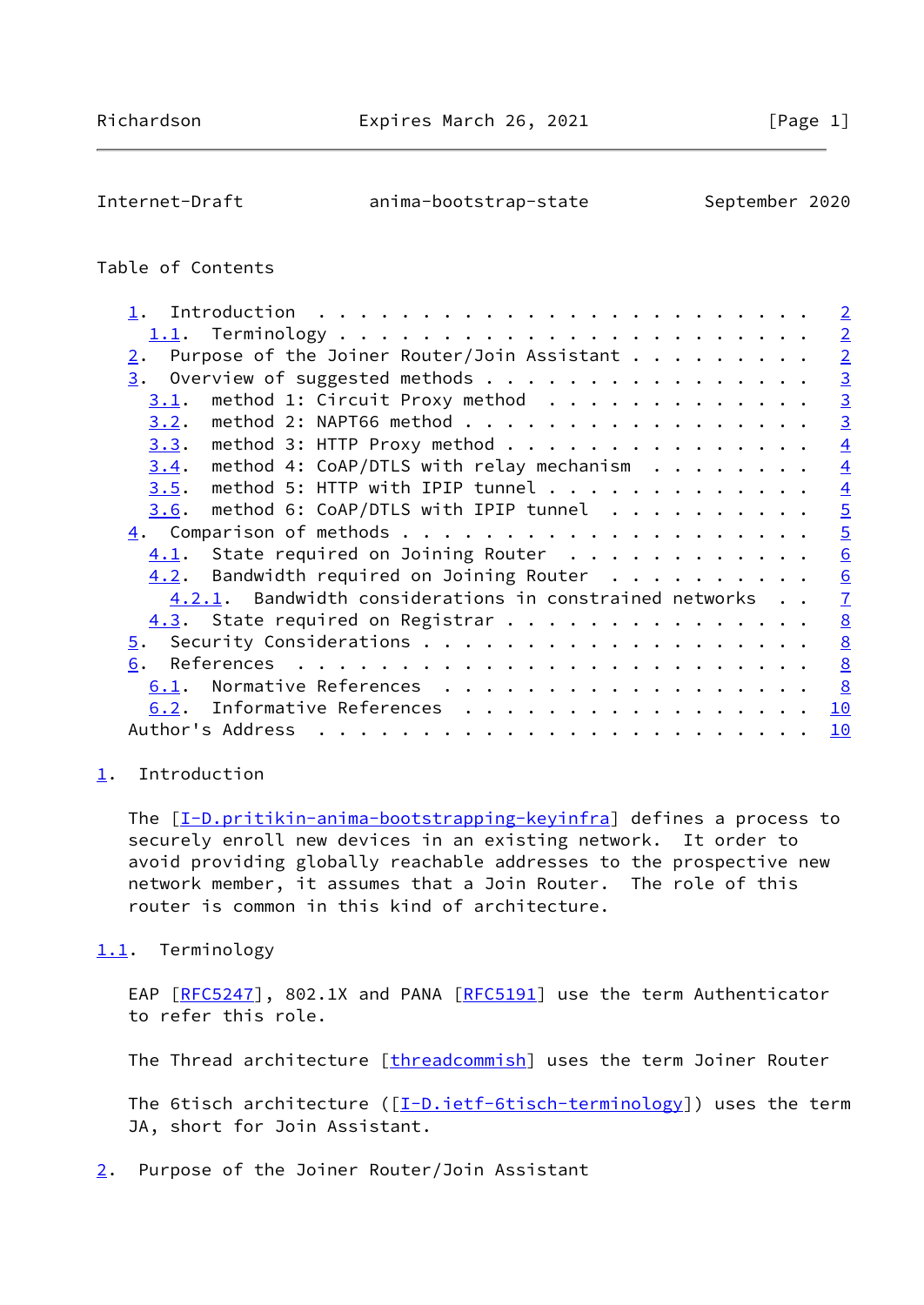This device is one layer-2 hop from the new device. In addition to whatever secured networks it might connect to, it runs a sufficiently unprotected network (either physical or wireless) such that a new device can connect at layer-2 without any specific credentials.

Richardson **Expires March 26, 2021** [Page 2]

<span id="page-2-1"></span>Internet-Draft anima-bootstrap-state September 2020

 The new node runs a discovery protocol as explained in [\[I-D.pritikin-anima-bootstrapping-keyinfra](#page-9-0)] to find an address for a registrar to which it can run the Enrollment over Secure Transport (EST, [[RFC7030](https://datatracker.ietf.org/doc/pdf/rfc7030)]. EST runs RESTfully over protocols such as HTTP.

 The new node does not have a globally routable address, so it can not speak directly outside the current link. This an intentional limitation so that the new node can neither be easily attacked from the general internet, nor can it attack arbitrary parts of the Internet.

 The Joiner Router provides a limited channel between the new node, and the Registrar. This document is about the various options and considerations that need to be considered when chosing this limited channel.

 An additional goal of this document is to outline which methods could be interchangeably be used by private negotiation between the Joining Router and the Registar, without the knowledge of the New Node.

<span id="page-2-0"></span>[3](#page-2-0). Overview of suggested methods

<span id="page-2-2"></span>[3.1](#page-2-2). method 1: Circuit Proxy method

 In response to discovery, the circuit proxy would return a link-local address on the joining router. The joining router would have a TCP (or UDP/CoAP) port open on that interface. It would accept connections on that port, and would turn around and create a new TCP connection to the registrar.

While non-blocking I/O and threading mechanisms permit a single process to handle dozens to thousands of such connections, in effect a new circuit is created for each connection. As a new TCP connection is created to the registrar it might have a different address family (IPv4 vs IPv6), and it might have a different set of TCP options, MSS and windowing properties.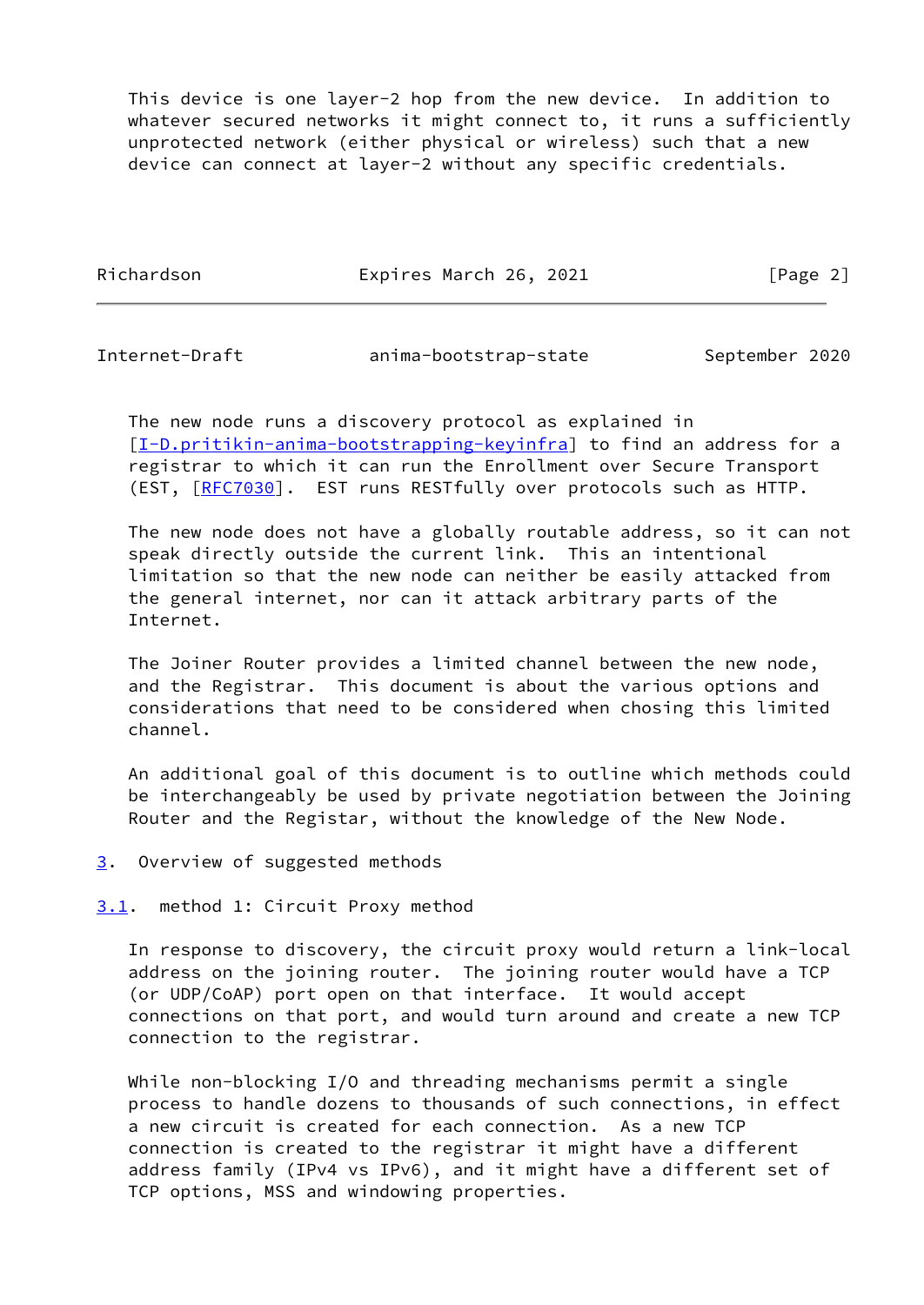#### <span id="page-3-0"></span>[3.2](#page-3-0). method 2: NAPT66 method

 In response to discovery, the NAT66 would return a link-local address on the joining router. The joining router would establish a NAPT66 mapping between the address/port combination on the join side, with an address/port on the ACP side. The port would be randomly allocated.

 The join router would then do a stateful mapping between the pair of link-local addresses and ports, and the ACP GUA and registrar addresses and ports. This method is mostly identical to what is

| Richardson | Expires March 26, 2021 | [Page 3] |
|------------|------------------------|----------|
|            |                        |          |

<span id="page-3-2"></span>Internet-Draft anima-bootstrap-state September 2020

 sometimes called a "port forward"; but is used from the inside to the outside, rather than the converse.

<span id="page-3-1"></span>[3.3](#page-3-1). method 3: HTTP Proxy method

 In response to discovery, the proxy would reply with a link-local address and port combination, and possibly also a URL for the registrar.

 The new node would then establish an HTTP connection to the proxy, and would use the HTTP CONNECT method with the given URL to establish a connection to the proper registrar. See [[RFC7231\]](https://datatracker.ietf.org/doc/pdf/rfc7231) section-4.3.6.

 Potentially a new node might attempt to other resources than the intended registar. This could be a permitted activity if the connection is to the new node's vendor MASA, but it will in general be difficult to know what URLs are expected, and which are not.

 The HTTP proxy would put the normal HTTP proxy headers in, such as the VIA header, which may well help the registrar determine where the New Node has joined.

<span id="page-3-3"></span>[3.4](#page-3-3). method 4: CoAP/DTLS with relay mechanism

 In reponse to discovery, the proxy would respond with a link-local address and port combination.

 The new node would then initiate a DTLS session over UDP for the purpose of running CoAP on top of it. See [\[RFC7252\] section](https://datatracker.ietf.org/doc/pdf/rfc7252#section-9.1) 9.1.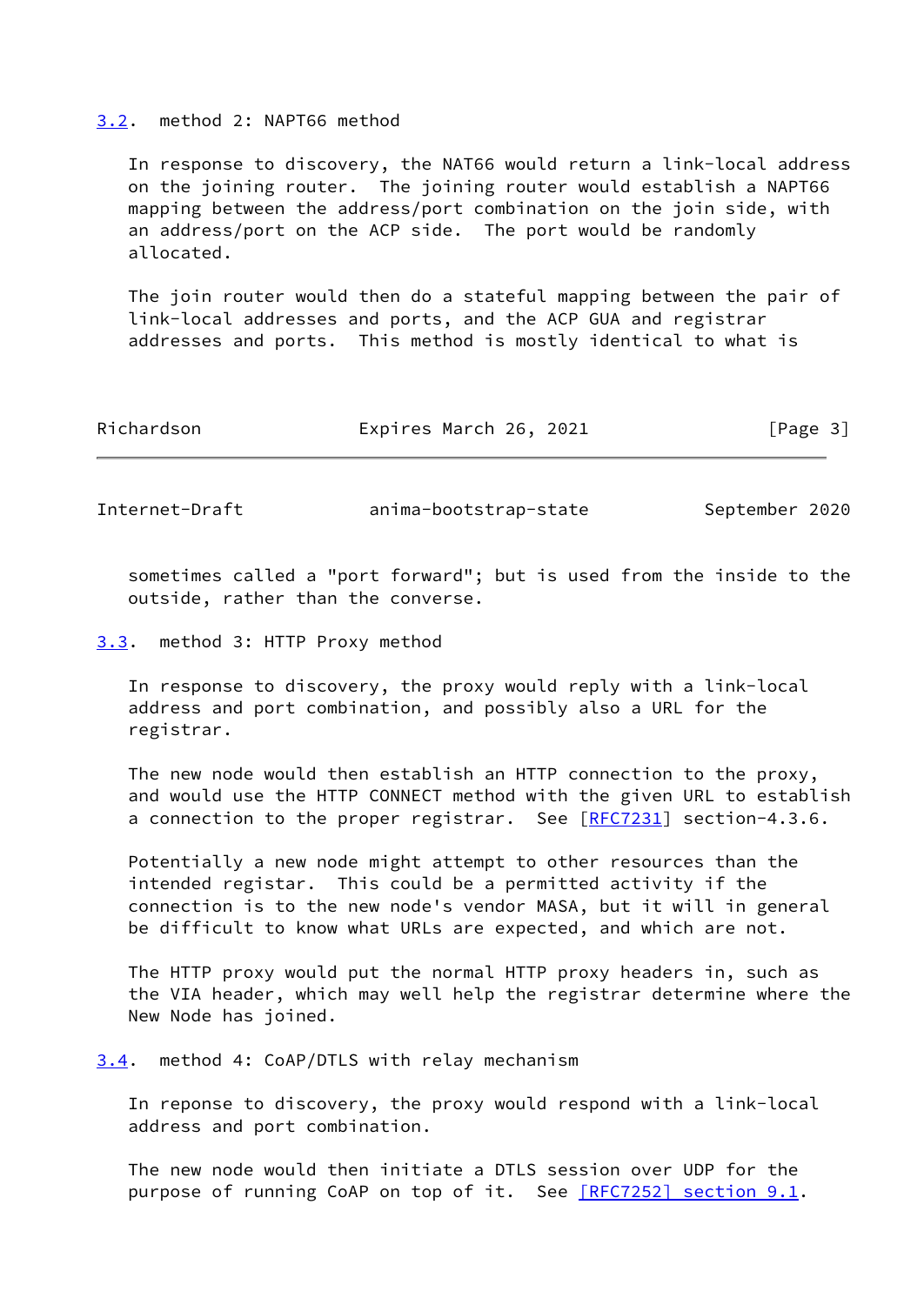The Join Router would then use a mechanism such as envisioned by [\[I-D.kumar-dice-dtls-relay](#page-9-1)] to mark the real origin of the packets. (Note that this ID did not get to the point of actually specifying the bytes on the wire). Alternatively, the [\[threadcommish](#page-10-2)] specifies a way to encapsulate DTLS (that would contain CoAP packets) packets into CoAP, along with a clear origin for the packets.

<span id="page-4-0"></span>[3.5](#page-4-0). method 5: HTTP with IPIP tunnel

 In reponse to discovery, the proxy would respond with a link-local address and port combination. The new node would then initiate a regular HTTPS session with the given address and port as in methods 1 and 2.

 Rather than create a circuit proxy or NAT66 mapping, the joining router would instead encapsulate the packet in an IPIP header and send it to the registrar.

Richardson **Expires March 26, 2021** [Page 4]

<span id="page-4-1"></span>

Internet-Draft anima-bootstrap-state September 2020

 The registrar (or a device with the registrar's IP in front of it) must then implement the IPIP decapsulation, along with some way to accept the connection to the link-local address of the Joining Router, and route packets back again. The technology to do this is either one of NAT66, or the typical "transparent" application layer proxy technology of the mid-1990s. See [\[transparentproxy](#page-10-3)] for a description in an expired patent. The mechanism is simply to #if 0 out the "is dest-IP local" test. This is also supported by as transparent proxying in linux and squid, see [\[transparentsquid](#page-10-4)], and is also available on BSD systems' pf and ipf. Also see: [\[RFC1919](https://datatracker.ietf.org/doc/pdf/rfc1919)]

 An issue that arises in IPv6 with link-local addresses is if the joining router has more than non-loopback interface. On such a system, link-local addresses must be qualified by the interface identifier, usually represented as the SMI if\_index to software. This is a serious concern, as even on IoT-type/mesh devices where there is only a single radio, there will in general be two logical networks: one secured as part of the production network, and a second one for joining nodes. Alternatives to IPIP encapsulation have so far been motivated by the need to store this additional context.

A solution to this problem is to simply have the joining router send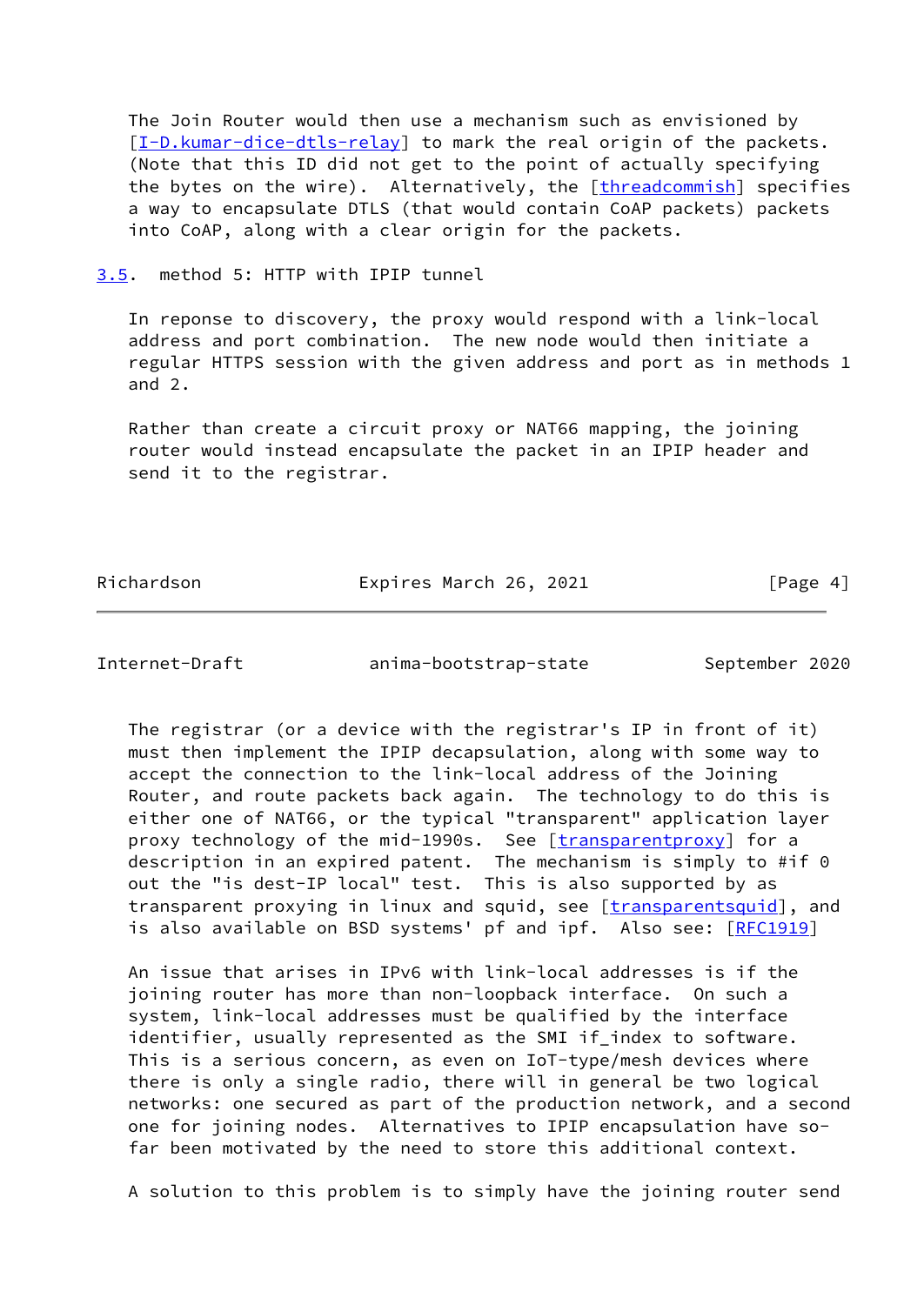the IPIP traffic from an IPv6 address that is unique to the interface on which the traffic originates. That is, even if the join network will use link-local addresses, the joining router should allocate additional stable private addresses (via SLACC + [\[RFC7217](https://datatracker.ietf.org/doc/pdf/rfc7217)] for each interface on which it runs the join protocol. The number of these addresses scales with the number of logical interfaces, not the number of clients that are joining>

<span id="page-5-0"></span>[3.6](#page-5-0). method 6: CoAP/DTLS with IPIP tunnel

 In reponse to discovery, the proxy would respond with a link-local address and port combination. The new node would then initiate a regular CoAP/DTLS session with the given address and port as in method 4.

 Identically to method 5, the joining router would encapsulate the packet in an IPIP header and send it to the registrar.

This method is otherwise identical to method 4 and method 5.

<span id="page-5-1"></span>[4](#page-5-1). Comparison of methods

 The Circuit Proxy and NAT66 methods are mostly indistinguishable from an outside observer. Careful probing with exotic TCP options, or strange MSS values would reveal which is used, but this will otherwise be invisible to a new node.

| Richardson | Expires March 26, 2021 | [Page 5] |
|------------|------------------------|----------|
|------------|------------------------|----------|

<span id="page-5-2"></span>Internet-Draft anima-bootstrap-state September 2020

 Method 3 (http-proxy) and methods 1 (circuit), 2(nat66), and 5(ipip) could be made indistinguishable to the new node if methods 1,2, and 5 also included the URL, and instead of running TLS immediately, always used the CONNECT method first. That is, the registar would accept to "proxy" to itself.

 While it is possible to proxy between HTTP and CoAP forms in a mechanical fashion, it is not possible to map between DTLS and TLS mechanisms without access to the private keys of both ends. Therefore it is not possible to accept DTLS/CoAP packets on the Joining Router and turn them into an HTTPS session to a registrar that accepts only HTTPS. It is reasonable for a registrar to speak both CoAP and HTTP: this could be done inside the server itself, or could be part of an HTTPS/DTLS front end that normalized both protocols into HTTP. There are channel binding issues that must be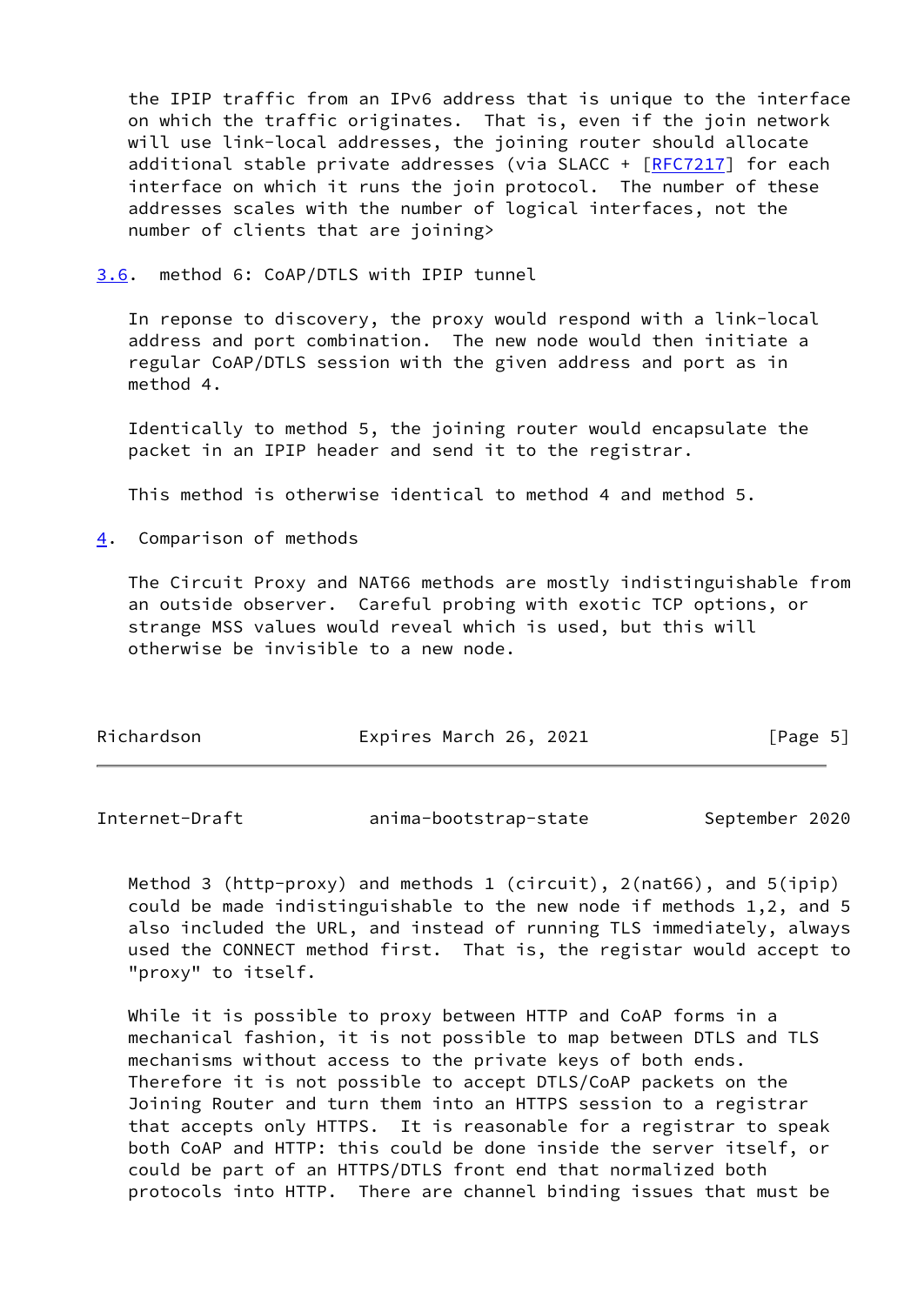addressed within the registrar, but they are well understood in the multi-tier web framework industry.

### <span id="page-6-0"></span>[4.1](#page-6-0). State required on Joining Router

 Methods 1(circuit), 2(nat66), and 3(proxy) require state on the joining router for each client. Method 3(proxy) will tend to require the most processing and state as it requires re-assembly of TCP packets sufficient to interpret HTTP and perform the CONNECT operation. Methods 3 and 1 both require two TCP socket structures, which are on the order of hundred bytes each.

Method 2(nat66) can require as little as space for 4 IPv6 addresses, plus two TCP port numbers, a total of 68 bytes per client system. Usually there will be some index or hash overhead. Many devices may be able to do this operation for a data-plane (production) network interface at wire speed using a hardware CAM. Joiner Router functionality may not always be able to make use of hardware, as being part of the ACP, it may be implemented entirely in the control plane CPU.

 Method 4 (dtls-relay), 5(ipip-http) and 6(ipip-coap) do not require any additional per-client state to be maintained by the joining router.

<span id="page-6-1"></span>[4.2](#page-6-1). Bandwidth required on Joining Router

 All the IPIP methods have an additional header cost of 40 bytes for an IPv6 header between the Joining Router and the Registrar.

 The DTLS relay method (whether inside DTLS or via CoAP extension), has the cost of an additional CoAP header or DTLS extension, estimated to be around 16 bytes.

| Richardson | Expires March 26, 2021 | [Page 6] |
|------------|------------------------|----------|
|            |                        |          |

<span id="page-6-2"></span>Internet-Draft anima-bootstrap-state September 2020

 The TLS or DTLS headers pass between the New Node and the Registrar in all cases. The DTLS header is bigger than the TLS header, but this is slightly compensated by the UDP vs TCP header cost of 8 vs 20 bytes. The DTLS header is providing much of what the TCP header was providing.

 The HTTP proxy mechanism has an initial packet cost to send the CONNECT header.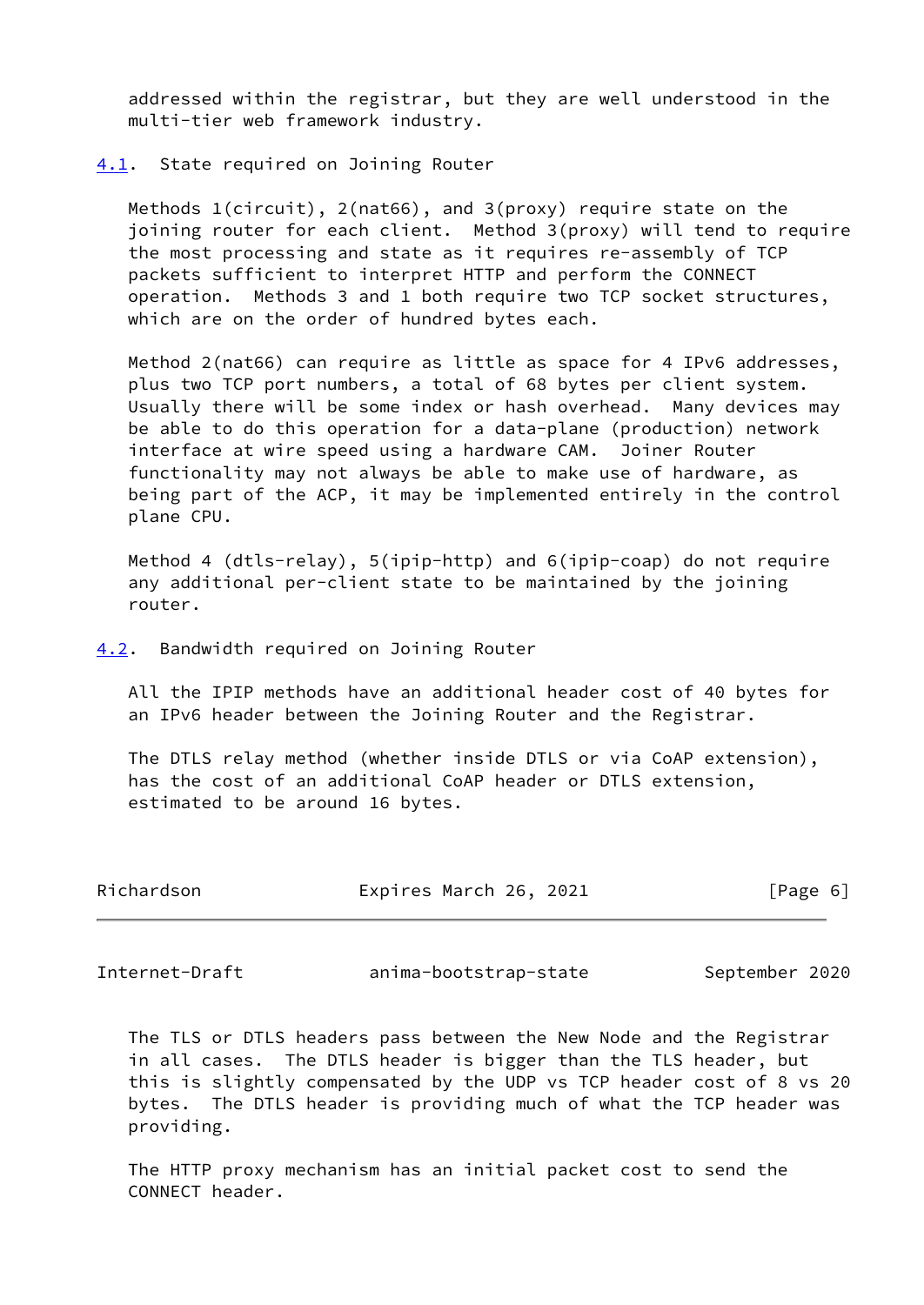In Autonomic networks the backhaul from Joining Router to Registrar will be over the ACP. The ACP is not generally as well provisioned as the production data-plane network, but in non-constrained (see [\[RFC7228\] section](https://datatracker.ietf.org/doc/pdf/rfc7228#section-2.2) 2.2 and 2.3) situations, it would be IPv6 tunneled over IPsec across well-provisioned ethernet. The ACP likely capable of at least 1Mb/s of traffic without significant issues.

## <span id="page-7-0"></span>[4.2.1](#page-7-0). Bandwidth considerations in constrained networks

 In constrained-network situations, there are two situations to examine. The first scenario is where the Joining Router has an interface on a constrained-network, and a backhaul on a non constrained network. For instance, when the Joining Router is the 6LBR in a mesh-under situation, or is at the top of the DODAG in a route-over situation. In that situation, there are no significant constrained for the cost of backhauled packets, all constrained are on the join network side.

 The second scenario is where in the route-over network where the Joining Router is a 6LR within the mesh. In the situation the backhaul network path travels through one or more hops of a LLN, and packet size as well as throughput is constrained.

 Note that nothing in the discussion in this section is concerned with the capablities of the Joining Router: the device could well be powered and very capable, but currently not connected by any data plane networks. For instance two physically adjacent HFRs might use Bluetooth or an in-chassis 802.15.4 sensor network (originally intended to collect temperature readings) to communicate in order to agree on an appropriate lambda for a 100G/bs fiber link.

 There are current efforts for optimizing ROLL route-over networks to compress the overhead of IPIP headers out. This is the "Example of Flow from not-RPL-aware-leaf to Internet" in section 5.7 of [\[I-D.robles-roll-useofrplinfo](#page-9-2)] and which [\[I-D.ietf-6lo-paging-dispatch](#page-8-4)] aims to compress.

Richardson **Expires March 26, 2021** [Page 7]

<span id="page-7-2"></span>

Internet-Draft anima-bootstrap-state September 2020

<span id="page-7-1"></span>[4.3](#page-7-1). State required on Registrar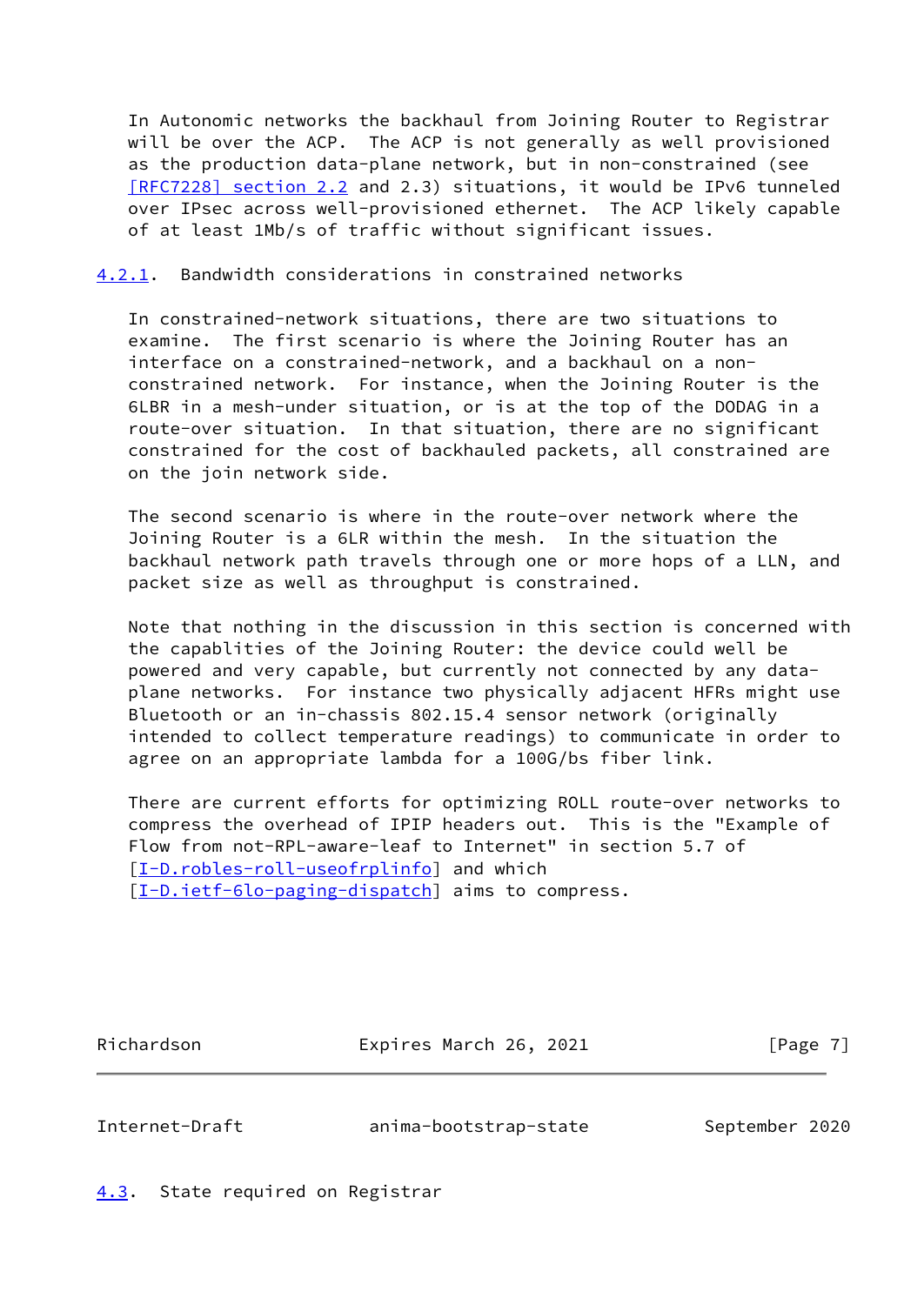All methods require that the registrar maintain an HTTP or CoAP connection with the New Node for duration of each request. HTTP/1.1 clients may use persistent connections if there are multiple request/ responses.

 CoAP clients are inherently single-request/responses, but it is anticipated that CoAP Block-Transfer Mode [[I-D.ietf-core-block](#page-8-5)]would be required by EST ([\[RFC7030](https://datatracker.ietf.org/doc/pdf/rfc7030)]) to transfer the certificates and certificate chains, which are likely to be larger than a single UDP packet. The block-transfer mode is designed to be stateless for the server. It could be made more stateless if a 201 Location: header reply was issued in response to a POST for /simplereenroll.

 In both HTTP and CoAP cases, the registrar will first have established a TLS or DTLS session with the client. TLS sessions require on the order of a few hundred bytes of storage per client session. The new node will also have a similar expense during the enrollment process. This will take multiple round-trips in general, although the TLS session resumption protocol may be useful in a limited number of re-authentication cases.

<span id="page-8-0"></span>[5](#page-8-0). Security Considerations

STUFF

- <span id="page-8-1"></span>[6](#page-8-1). References
- <span id="page-8-4"></span><span id="page-8-2"></span>[6.1](#page-8-2). Normative References
	- [I-D.ietf-6lo-paging-dispatch]

 Thubert, P. and R. Cragie, "6LoWPAN Paging Dispatch", [draft-ietf-6lo-paging-dispatch-05](https://datatracker.ietf.org/doc/pdf/draft-ietf-6lo-paging-dispatch-05) (work in progress), October 2016.

<span id="page-8-3"></span>[I-D.ietf-6tisch-terminology]

 Palattella, M., Thubert, P., Watteyne, T., and Q. Wang, "Terms Used in IPv6 over the TSCH mode of IEEE 802.15.4e", [draft-ietf-6tisch-terminology-10](https://datatracker.ietf.org/doc/pdf/draft-ietf-6tisch-terminology-10) (work in progress), March 2018.

<span id="page-8-5"></span>[I-D.ietf-core-block]

 Bormann, C. and Z. Shelby, "Block-wise transfers in CoAP", [draft-ietf-core-block-21](https://datatracker.ietf.org/doc/pdf/draft-ietf-core-block-21) (work in progress), July 2016.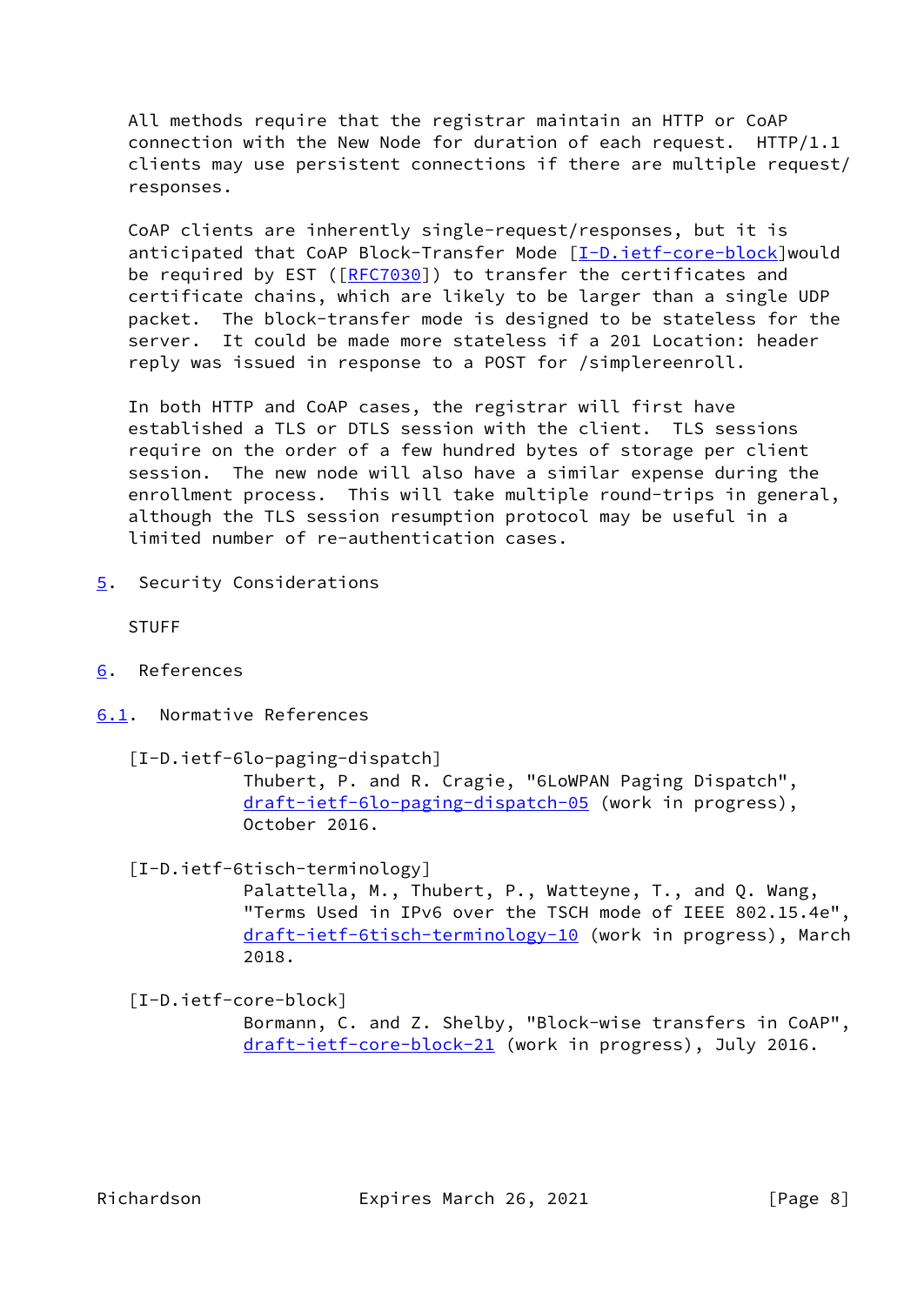Internet-Draft anima-bootstrap-state September 2020

<span id="page-9-1"></span>[I-D.kumar-dice-dtls-relay]

 Kumar, S., Keoh, S., and O. Garcia-Morchon, "DTLS Relay for Constrained Environments", [draft-kumar-dice-dtls](https://datatracker.ietf.org/doc/pdf/draft-kumar-dice-dtls-relay-02) [relay-02](https://datatracker.ietf.org/doc/pdf/draft-kumar-dice-dtls-relay-02) (work in progress), October 2014.

<span id="page-9-0"></span>[I-D.pritikin-anima-bootstrapping-keyinfra]

 Pritikin, M., Richardson, M., Behringer, M., and S. Bjarnason, "Bootstrapping Key Infrastructures", [draft](https://datatracker.ietf.org/doc/pdf/draft-pritikin-anima-bootstrapping-keyinfra-02) [pritikin-anima-bootstrapping-keyinfra-02](https://datatracker.ietf.org/doc/pdf/draft-pritikin-anima-bootstrapping-keyinfra-02) (work in progress), July 2015.

<span id="page-9-2"></span>[I-D.robles-roll-useofrplinfo]

 Robles, I., Richardson, M., and P. Thubert, "When to use [RFC 6553,](https://datatracker.ietf.org/doc/pdf/rfc6553) 6554 and IPv6-in-IPv6", [draft-robles-roll](https://datatracker.ietf.org/doc/pdf/draft-robles-roll-useofrplinfo-02) [useofrplinfo-02](https://datatracker.ietf.org/doc/pdf/draft-robles-roll-useofrplinfo-02) (work in progress), October 2015.

- [RFC1919] Chatel, M., "Classical versus Transparent IP Proxies", [RFC 1919,](https://datatracker.ietf.org/doc/pdf/rfc1919) DOI 10.17487/RFC1919, March 1996, <[https://www.rfc-editor.org/info/rfc1919>](https://www.rfc-editor.org/info/rfc1919).
- [RFC2119] Bradner, S., "Key words for use in RFCs to Indicate Requirement Levels", [BCP 14](https://datatracker.ietf.org/doc/pdf/bcp14), [RFC 2119](https://datatracker.ietf.org/doc/pdf/rfc2119), DOI 10.17487/RFC2119, March 1997, <[https://www.rfc-editor.org/info/rfc2119>](https://www.rfc-editor.org/info/rfc2119).
- [RFC5191] Forsberg, D., Ohba, Y., Ed., Patil, B., Tschofenig, H., and A. Yegin, "Protocol for Carrying Authentication for Network Access (PANA)", [RFC 5191,](https://datatracker.ietf.org/doc/pdf/rfc5191) DOI 10.17487/RFC5191, May 2008, [<https://www.rfc-editor.org/info/rfc5191](https://www.rfc-editor.org/info/rfc5191)>.
- [RFC5247] Aboba, B., Simon, D., and P. Eronen, "Extensible Authentication Protocol (EAP) Key Management Framework", [RFC 5247,](https://datatracker.ietf.org/doc/pdf/rfc5247) DOI 10.17487/RFC5247, August 2008, <[https://www.rfc-editor.org/info/rfc5247>](https://www.rfc-editor.org/info/rfc5247).
- [RFC7030] Pritikin, M., Ed., Yee, P., Ed., and D. Harkins, Ed., "Enrollment over Secure Transport", [RFC 7030,](https://datatracker.ietf.org/doc/pdf/rfc7030) DOI 10.17487/RFC7030, October 2013, <[https://www.rfc-editor.org/info/rfc7030>](https://www.rfc-editor.org/info/rfc7030).
- [RFC7217] Gont, F., "A Method for Generating Semantically Opaque Interface Identifiers with IPv6 Stateless Address Autoconfiguration (SLAAC)", [RFC 7217,](https://datatracker.ietf.org/doc/pdf/rfc7217) DOI 10.17487/RFC7217, April 2014, <[https://www.rfc-editor.org/info/rfc7217>](https://www.rfc-editor.org/info/rfc7217).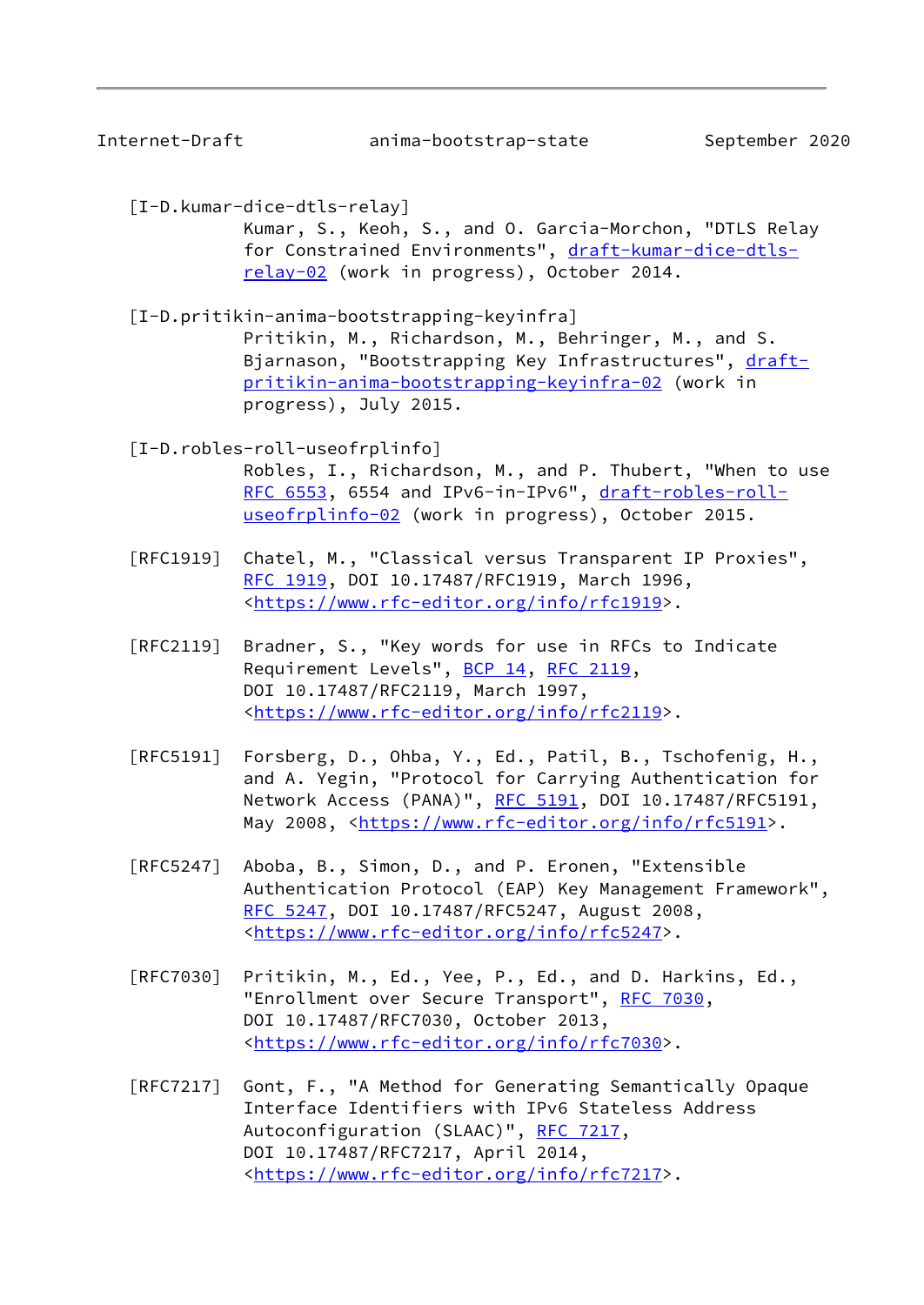<span id="page-10-1"></span>Internet-Draft anima-bootstrap-state September 2020

- [RFC7228] Bormann, C., Ersue, M., and A. Keranen, "Terminology for Constrained-Node Networks", [RFC 7228,](https://datatracker.ietf.org/doc/pdf/rfc7228) DOI 10.17487/RFC7228, May 2014, <[https://www.rfc-editor.org/info/rfc7228>](https://www.rfc-editor.org/info/rfc7228).
- [RFC7231] Fielding, R., Ed. and J. Reschke, Ed., "Hypertext Transfer Protocol (HTTP/1.1): Semantics and Content", [RFC 7231](https://datatracker.ietf.org/doc/pdf/rfc7231), DOI 10.17487/RFC7231, June 2014, <[https://www.rfc-editor.org/info/rfc7231>](https://www.rfc-editor.org/info/rfc7231).
- [RFC7252] Shelby, Z., Hartke, K., and C. Bormann, "The Constrained Application Protocol (CoAP)", [RFC 7252](https://datatracker.ietf.org/doc/pdf/rfc7252), DOI 10.17487/RFC7252, June 2014, <[https://www.rfc-editor.org/info/rfc7252>](https://www.rfc-editor.org/info/rfc7252).
- <span id="page-10-0"></span>[6.2](#page-10-0). Informative References

## <span id="page-10-2"></span>[threadcommish]

 "Thread Commissioning", Jul 2015, <[http://threadgroup.org/Portals/0/documents/whitepapers/](http://threadgroup.org/Portals/0/documents/whitepapers/Thread%20Commissioning%20white%20paper_v2_public.pdf) [Thread%20Commissioning%20white%20paper\\_v2\\_public.pdf>](http://threadgroup.org/Portals/0/documents/whitepapers/Thread%20Commissioning%20white%20paper_v2_public.pdf).

<span id="page-10-3"></span>[transparentproxy]

 "CA Patent 2,136,150: Apparatus and method for providing a secure gateway for communication and data exchanges between networks", 1994, <<https://www.google.ca/patents/CA2136150C?cl=en>>.

## <span id="page-10-4"></span>[transparentsquid]

 "Transparent Proxy with Linux and Squid mini-HOWTO v1.15", August 2002, <[http://www.tldp.org/HOWTO/TransparentProxy-5.html>](http://www.tldp.org/HOWTO/TransparentProxy-5.html).

Author's Address

 Michael C. Richardson Sandelman Software Works 470 Dawson Avenue Ottawa, ON K1Z 5V7